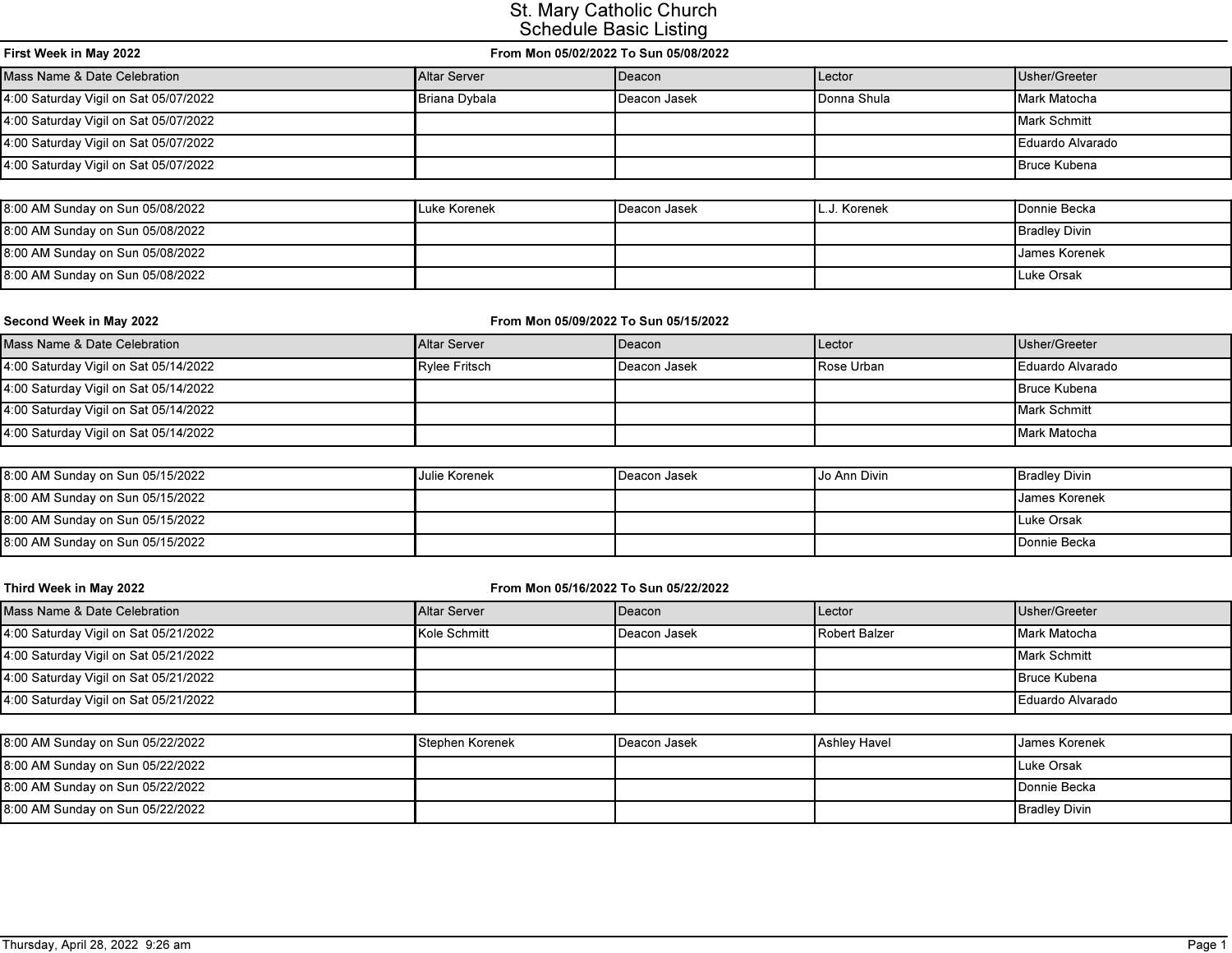| Fourth Week in May 2022                                            | From Mon 05/23/2022 To Sun 05/29/2022 |                 |               |                       |
|--------------------------------------------------------------------|---------------------------------------|-----------------|---------------|-----------------------|
| Mass Name & Date Celebration<br><b>Altar Server</b>                |                                       | <b>I</b> Deacon | Lector        | Usher/Greeter         |
| 4:00 Saturday Vigil on Sat 05/28/2022<br><b>I</b> Mickaela Snowden |                                       | l Deacon Jasek  | l Jan Jurecka | I Eduardo Alvarado    |
| 4:00 Saturday Vigil on Sat 05/28/2022                              |                                       |                 |               | <b>I</b> Bruce Kubena |
| 4:00 Saturday Vigil on Sat 05/28/2022                              |                                       |                 |               | Mark Schmitt          |
| 4:00 Saturday Vigil on Sat 05/28/2022                              |                                       |                 |               | Mark Matocha          |

| 8:00 AM Sunday on Sun 05/29/2022 | <b>ILuke Korenek</b> | l Deacon Jasek | <b>Aimee Korenek</b> | Luke Orsak            |
|----------------------------------|----------------------|----------------|----------------------|-----------------------|
| 8:00 AM Sunday on Sun 05/29/2022 |                      |                |                      | <b>I</b> Donnie Becka |
| 8:00 AM Sunday on Sun 05/29/2022 |                      |                |                      | <b>Bradley Divin</b>  |
| 8:00 AM Sunday on Sun 05/29/2022 |                      |                |                      | <b>James Korenek</b>  |

| First Week in June 2022               | From Mon 05/30/2022 To Sun 06/05/2022 |                |                     |                     |
|---------------------------------------|---------------------------------------|----------------|---------------------|---------------------|
| Mass Name & Date Celebration          | <b>Altar Server</b>                   | <b>IDeacon</b> | Lector              | Usher/Greeter       |
| 4:00 Saturday Vigil on Sat 06/04/2022 | <b>IEthan Keilers</b>                 | l Deacon Jasek | <b>IDonna Shula</b> | <b>Alfred Ermis</b> |
| 4:00 Saturday Vigil on Sat 06/04/2022 |                                       |                |                     | James Wunderlich    |
| 4:00 Saturday Vigil on Sat 06/04/2022 |                                       |                |                     | Anton Becka         |
| 4:00 Saturday Vigil on Sat 06/04/2022 |                                       |                |                     | Lee Roy Shula       |

| 8:00 AM Sunday on Sun 06/05/2022 | Julie Korenek | I Deacon Jasek | . Korenek | <b>I</b> Donnie Becka |
|----------------------------------|---------------|----------------|-----------|-----------------------|
| 8:00 AM Sunday on Sun 06/05/2022 |               |                |           | <b>Bradley Divin</b>  |
| 8:00 AM Sunday on Sun 06/05/2022 |               |                |           | I James Korenek       |
| 8:00 AM Sunday on Sun 06/05/2022 |               |                |           | Luke Orsak            |

| Second Week in June 2022              | From Mon 06/06/2022 To Sun 06/12/2022 |                 |                     |                     |
|---------------------------------------|---------------------------------------|-----------------|---------------------|---------------------|
| Mass Name & Date Celebration          | <b>Altar Server</b>                   | <b>I</b> Deacon | Lector              | Usher/Greeter       |
| 4:00 Saturday Vigil on Sat 06/11/2022 | Briana Dybala                         | l Deacon Jasek  | <b>I</b> Rose Urban | Anton Becka         |
| 4:00 Saturday Vigil on Sat 06/11/2022 |                                       |                 |                     | <b>Alfred Ermis</b> |
| 4:00 Saturday Vigil on Sat 06/11/2022 |                                       |                 |                     | Lee Roy Shula       |
| 4:00 Saturday Vigil on Sat 06/11/2022 |                                       |                 |                     | James Wunderlich    |
|                                       |                                       |                 |                     |                     |

| 8:00 AM Sunday on Sun 06/12/2022 | Stephen Korenek | <b>I</b> Deacon Jasek | Uo Ann Divin | Luke Orsak            |
|----------------------------------|-----------------|-----------------------|--------------|-----------------------|
| 8:00 AM Sunday on Sun 06/12/2022 |                 |                       |              | <b>I</b> Donnie Becka |
| 8:00 AM Sunday on Sun 06/12/2022 |                 |                       |              | <b>James Korenek</b>  |
| 8:00 AM Sunday on Sun 06/12/2022 |                 |                       |              | <b>Bradley Divin</b>  |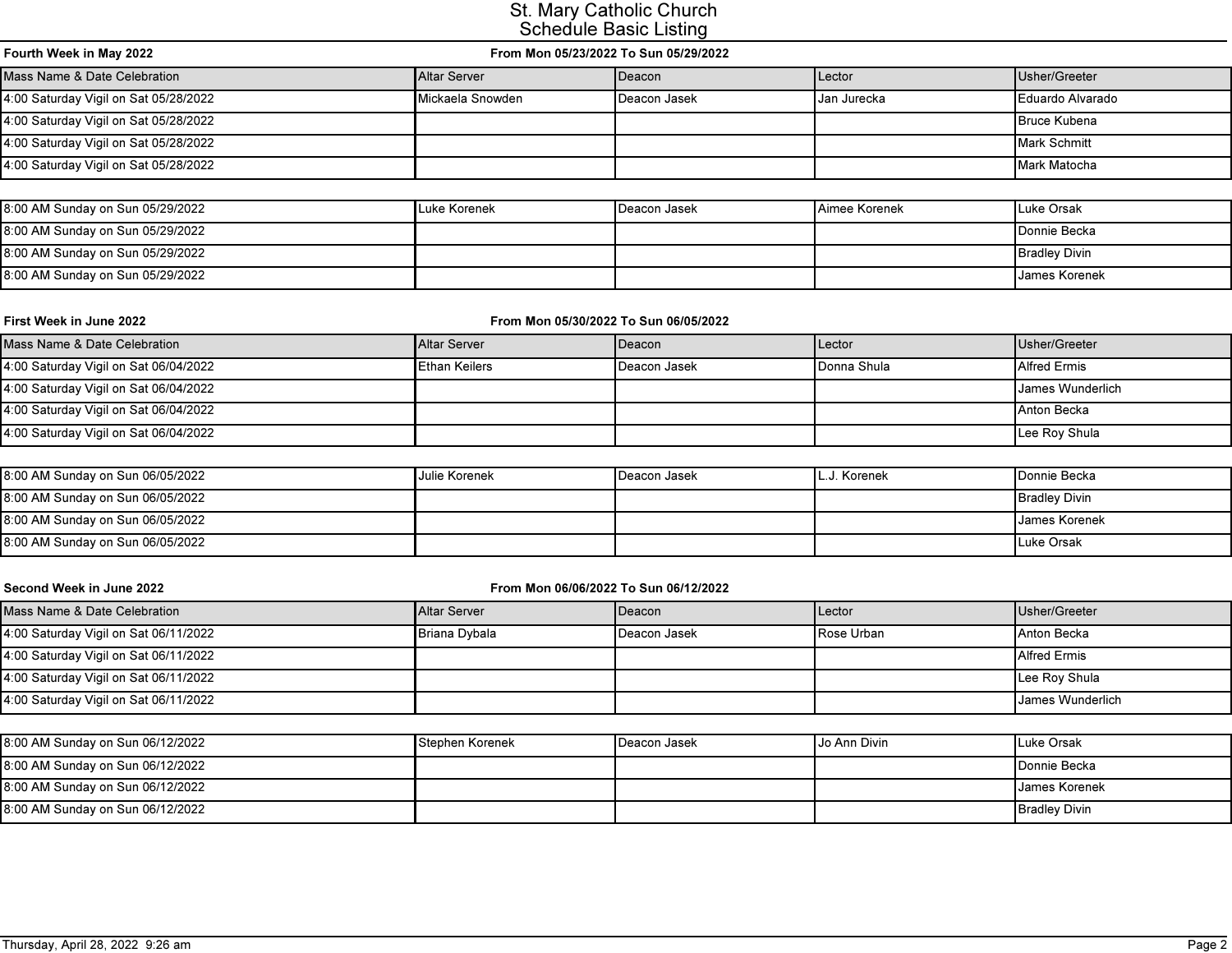| Third Week in June 2022               | From Mon 06/13/2022 To Sun 06/19/2022 |                 |                 |                     |
|---------------------------------------|---------------------------------------|-----------------|-----------------|---------------------|
| Mass Name & Date Celebration          | <b>Altar Server</b>                   | <b>I</b> Deacon | <b>I</b> Lector | Usher/Greeter       |
| 4:00 Saturday Vigil on Sat 06/18/2022 | Rylee Fritsch                         | l Deacon Jasek  | Robert Balzer   | <b>Alfred Ermis</b> |
| 4:00 Saturday Vigil on Sat 06/18/2022 | Kole Schmitt                          |                 |                 | Anton Becka         |
| 4:00 Saturday Vigil on Sat 06/18/2022 |                                       |                 |                 | Lee Roy Shula       |
| 4:00 Saturday Vigil on Sat 06/18/2022 |                                       |                 |                 | James Wunderlich    |

| 8:00 AM Sunday on Sun 06/19/2022 | <b>ILuke Korenek</b>   | l Deacon Jasek | Ashlev Havel | <b>I</b> Donnie Becka  |
|----------------------------------|------------------------|----------------|--------------|------------------------|
| 8:00 AM Sunday on Sun 06/19/2022 | <b>I</b> Julie Korenek |                |              | Luke Orsak             |
| 8:00 AM Sunday on Sun 06/19/2022 | Stephen Korenek        |                |              | <b>I</b> Bradlev Divin |
| 8:00 AM Sunday on Sun 06/19/2022 |                        |                |              | <b>I</b> James Korenek |

|  |  | Fourth Week in June 2022 |  |
|--|--|--------------------------|--|
|--|--|--------------------------|--|

#### From Mon 06/20/2022 To Sun 06/26/2022

| Mass Name & Date Celebration          | Altar Server              | l Deacon       | Lector             | Usher/Greeter           |
|---------------------------------------|---------------------------|----------------|--------------------|-------------------------|
| 4:00 Saturday Vigil on Sat 06/25/2022 | <b>I</b> Mickaela Snowden | l Deacon Jasek | <b>Jan Jurecka</b> | Lee Roy Shula           |
| 4:00 Saturday Vigil on Sat 06/25/2022 |                           |                |                    | <b>Alfred Ermis</b>     |
| 4:00 Saturday Vigil on Sat 06/25/2022 |                           |                |                    | Anton Becka             |
| 4:00 Saturday Vigil on Sat 06/25/2022 |                           |                |                    | <b>James Wunderlich</b> |

| 8:00 AM Sunday on Sun 06/26/2022 | <b>Julie Korenek</b> | l Deacon Jasek | <b>Aimee Korenek</b> | Luke Orsak            |
|----------------------------------|----------------------|----------------|----------------------|-----------------------|
| 8:00 AM Sunday on Sun 06/26/2022 |                      |                |                      | <b>I</b> Donnie Becka |
| 8:00 AM Sunday on Sun 06/26/2022 |                      |                |                      | <b>IJames Korenek</b> |
| 8:00 AM Sunday on Sun 06/26/2022 |                      |                |                      | <b>Bradley Divin</b>  |

| First Week in July 2022               | From Mon 06/27/2022 To Sun 07/03/2022 |                |                     |                     |  |
|---------------------------------------|---------------------------------------|----------------|---------------------|---------------------|--|
| Mass Name & Date Celebration          | Altar Server                          | <b>IDeacon</b> | <b>Lector</b>       | Usher/Greeter       |  |
| 4:00 Saturday Vigil on Sat 07/02/2022 | <b>IEthan Keilers</b>                 | l Deacon Jasek | <b>IDonna Shula</b> | I Eduardo Alvarado  |  |
| 4:00 Saturday Vigil on Sat 07/02/2022 |                                       |                |                     | Mark Matocha        |  |
| 4:00 Saturday Vigil on Sat 07/02/2022 |                                       |                |                     | <b>Bruce Kubena</b> |  |
| 4:00 Saturday Vigil on Sat 07/02/2022 |                                       |                |                     | <b>Mark Schmitt</b> |  |
|                                       |                                       |                |                     |                     |  |

| 8:00 AM Sunday on Sun 07/03/2022 | Luke Korenek | l Deacon Jasek | L.J. Korenek | <b>Donnie Becka</b>  |
|----------------------------------|--------------|----------------|--------------|----------------------|
| 8:00 AM Sunday on Sun 07/03/2022 |              |                |              | <b>Bradley Divin</b> |
| 8:00 AM Sunday on Sun 07/03/2022 |              |                |              | <b>James Korenek</b> |
| 8:00 AM Sunday on Sun 07/03/2022 |              |                |              | Luke Orsak           |